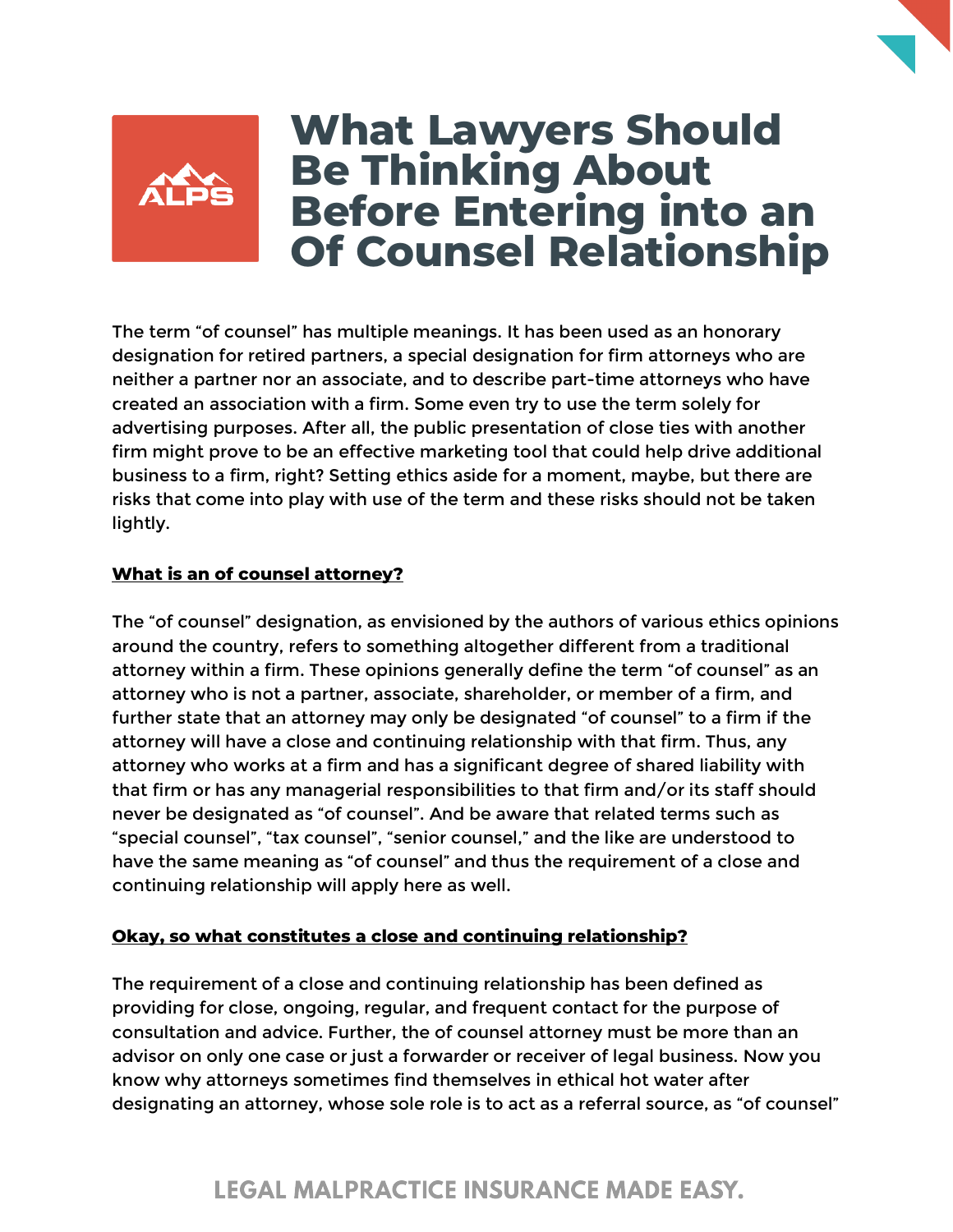to a firm. Use of the term in this manner is considered to be a misleading client communication.

## **Who can properly be designated "of counsel?"**

Evaluating the appropriateness of the designation in the light of what a disciplinary committee could perceive as misleading can help one avoid some of the common "of counsel" designation pitfalls. In short, any attorney contemplating being listed on another firm's letterhead as of counsel, should only do so if he or she is truly able to be available and committed to providing counsel to that firm.

Examples of acceptable relationships for the "of counsel" designation have included but are not limited to 1) retired lawyers, 2) withdrawing partners or associates, 3) part-time practitioners, 4) permanent non-partner/non-associates, 5) partners on leave, and 6) probationary partners-to-be. Examples of unacceptable relationships for the "of counsel" designation have included but are not limited to 1) outside consultants, 2) suspended lawyers, 3) when the affiliation involves only a single case, 4) those who merely share office space and nothing more, and 5) public officials who are not engaged in active practice with their former firm.

# **Can a law firm be of counsel to another firm? Can an attorney be of counsel to more than one firm? Can an attorney be of counsel to an out-of-state firm?**

While the answers to questions such as these can be yes, the reality is that the answers to these questions and a number of others will differ depending upon the jurisdiction in which you practice. Given the numerous and varying state specific rules regarding this designation, best practices would dictate that prior to establishing any of counsel relationship you review any relevant ethics opinions and/or contact bar counsel in your jurisdiction.

## **What are the risks?**

There are a few issues of concern with of counsel affiliations. In particular, imputed disqualification, vicarious liability, insurance coverage disputes, and disputes over the terms of the relationship warrant special attention.

**Imputed Disqualification -** For conflict purposes the of counsel affiliation means that the affiliated firm and the of counsel attorney will often be treated as one entity. This does mean that the conflicts the of counsel attorney brings to the table may prevent the affiliated firm from continuing to represent current or future clients. Likewise, the of counsel attorney must be concerned about apparent or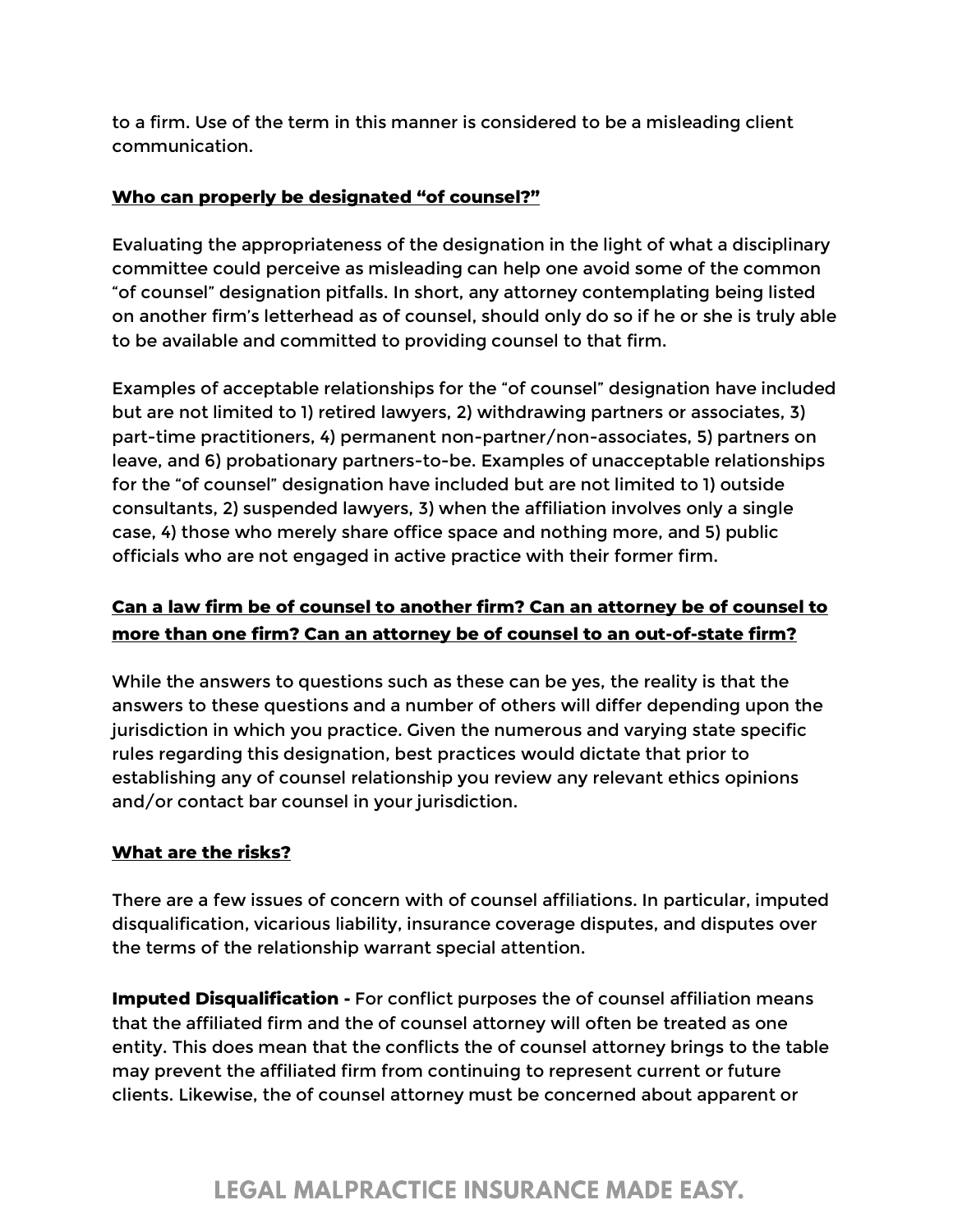actual conflicts between his own clients and those of the affiliated firm. The imputed disqualification rule is a two-way street and there is little that can be done to correct the problem once it has arisen. Conflict checks can be burdensome and the potential cost in lost business if a conflict is ever missed can be substantial. Always address the conflict issue prior to establishing of counsel relationships so that everyone understands what the additional burden will be and can agree that the benefits outweigh the costs.

**Vicarious Liability -** While the affiliated firm is not going to be liable for the independent acts, errors, and omissions of the of counsel attorney that were outside of the apparent scope of the of counsel attorney's involvement with the affiliated firm, this doesn't prevent claims from arising. Problems can and will arise based upon any given client's perspective of the affiliation. Unrestrictive use of letterhead listing the of counsel attorney by the affiliated firm or the of counsel attorney sends the message that all participants are involved on any and all matters of the firm and/or the of counsel attorney even if this isn't the case. To help avoid becoming a named co-defendant in each other's suits, create two versions of letterhead. One will list the of counsel attorney and the other will not. Then only use letterhead showing the of counsel attorney's name when that attorney is actually working on a firm matter. Likewise, make sure that the of counsel attorney abides by the same rule.

**Insurance Coverage Disputes -** In the unfortunate event of a claim, coverage problems can arise when an affiliated firm has done work on a matter that the of counsel attorney had no involvement in or awareness of but was unfortunately listed as "of counsel" on the letterhead that was in use. Should this of counsel attorney not have coverage under the affiliated firm's malpractice policy there may be a significant problem because the of counsel attorney's own policy will often not afford coverage either. Why is this? The of counsel attorney's own policy will only cover work done on behalf of clients of the named insured which is the of counsel attorney's own firm. In this situation the of counsel attorney would be facing a claim that arose out of work done for a client of the affiliated firm thus the coverage gap. These sorts of "who is the client," "who is the attorney of record," and "who is the named insured" are common challenges that underscore the necessity of investigating and addressing the insurance coverage issues early on. Appropriate coverage for the exposures of both the affiliated firm and the of counsel attorney can usually be obtained if the issue is addressed at the outset.

**Disputes Over the Terms of the Relationship –** The best way to mitigate this risk is to have a written and signed of counsel agreement because reasonable minds can disagree, and memories can be short. Always have a written agreement that at